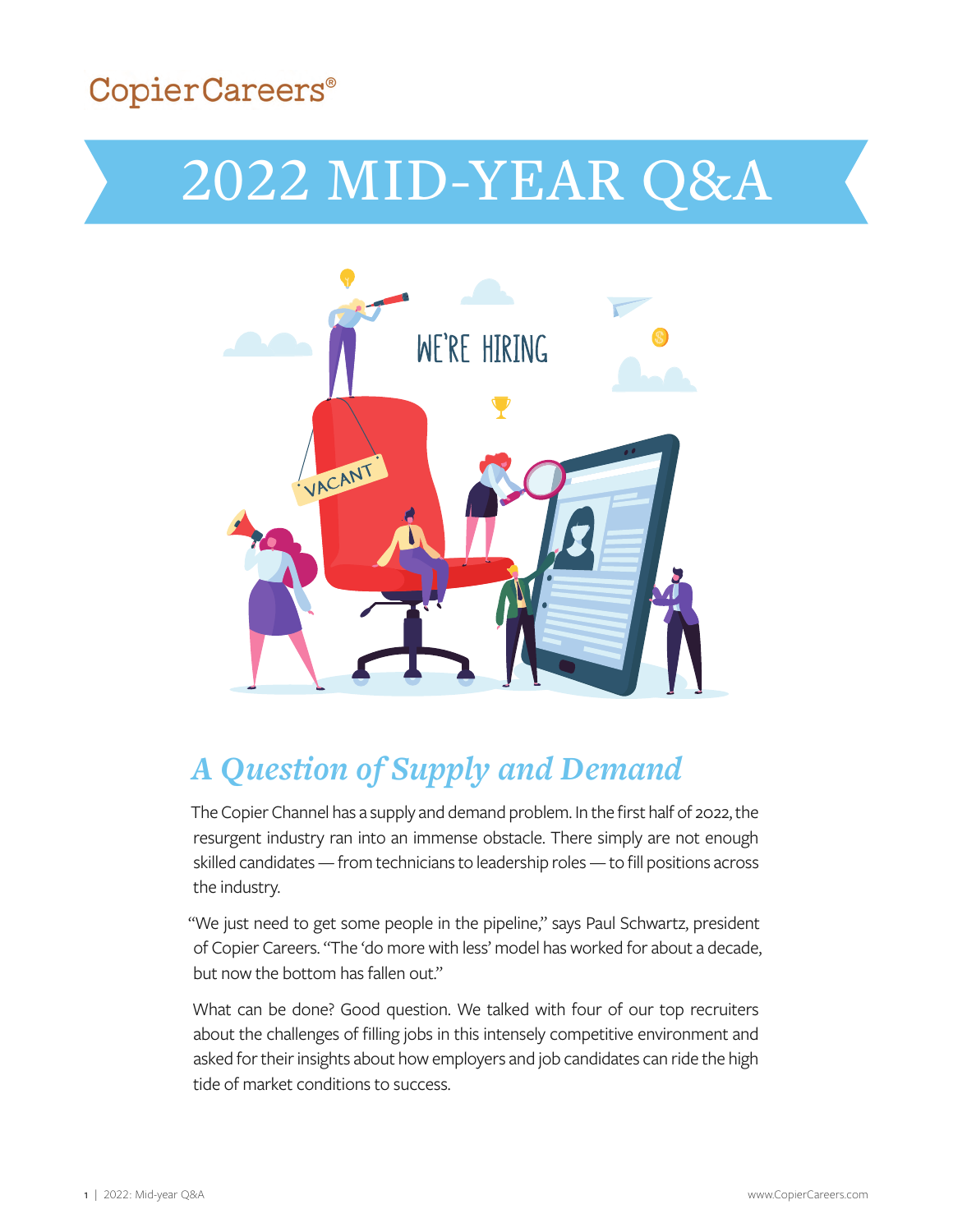#### **How competitive is the job market?**

Four recruiters working in four regions across the country offered very similar answers: "Extremely competitive." "So competitive and fast." "Very, very competitive." "Super competitive." They also agree that right now there are about two jobs to every one candidate. Yes, *that* competitive.

**Jessica Crowley**, Copier Careers senior vice president and Northeast regional recruiter, says job orders have exploded in 2022. She had 56 new searches in the first quarter of 2022, compared with 15 new searches in the fourth quarter of 2021. Recruiters in other regions say they are having a similar experience — lots of job orders and a shortage of candidates.

"Companies are really fighting to hold onto their candidates," Crowley says. "I haven't seen this level of response, especially for techs, in over 10 years."



**PRO TIP: In a candidates' market, hiring managers need a sense of urgency and an efficient hiring process. Candidates are interviewing with multiple companies, so if you're not moving fast, be aware that your competitors just might be.**

#### **What's different about recruiting in 2022 compared with 2021?**

For **Matthew Tien**, West Coast regional recruiter, the most notable change he has seen in the past year is how open candidates are to making a move.

"A year ago, candidates had been out of the office, unable to work and really wanted to get back out there," he says. "They were more willing to meet in the middle, but now candidates are much pickier, and many are looking for remote or hybrid positions."

Tien and the other recruiters say technicians want their roles to evolve, with more training and a chance to grow. Techs are also discovering that their skills are very transferrable to other industries.



**PRO TIP: Be flexible. What attracted candidates last year may not be attractive in 2022. More than ever, time is of the essence. Pre-screen candidates and be ready to schedule interviews and make an offer quickly. If your process bogs down, candidates will move on.**

### **Are you recruiting to fill existing gaps or for new positions?**

**Jenna Humbert**, Midwest regional recruiter, says with the industry's growth she is recruiting for new jobs across all positions — techs, sales reps and leadership roles. Retirement or early retirement is creating openings, too.

"We are also losing people to other industries — especially IT," she says. "I am asked to backfill a lot of those empty positions." Humbert and her colleagues know that when they place more sales reps at a company, they need to keep an eye out for techs also, to keep service aligned with growth.



**PRO TIP: Network savvy technicians are in high demand because dedicated IT providers are competing directly for those candidates. Dealers must be proactive to keep those techs from being poached from the industry.**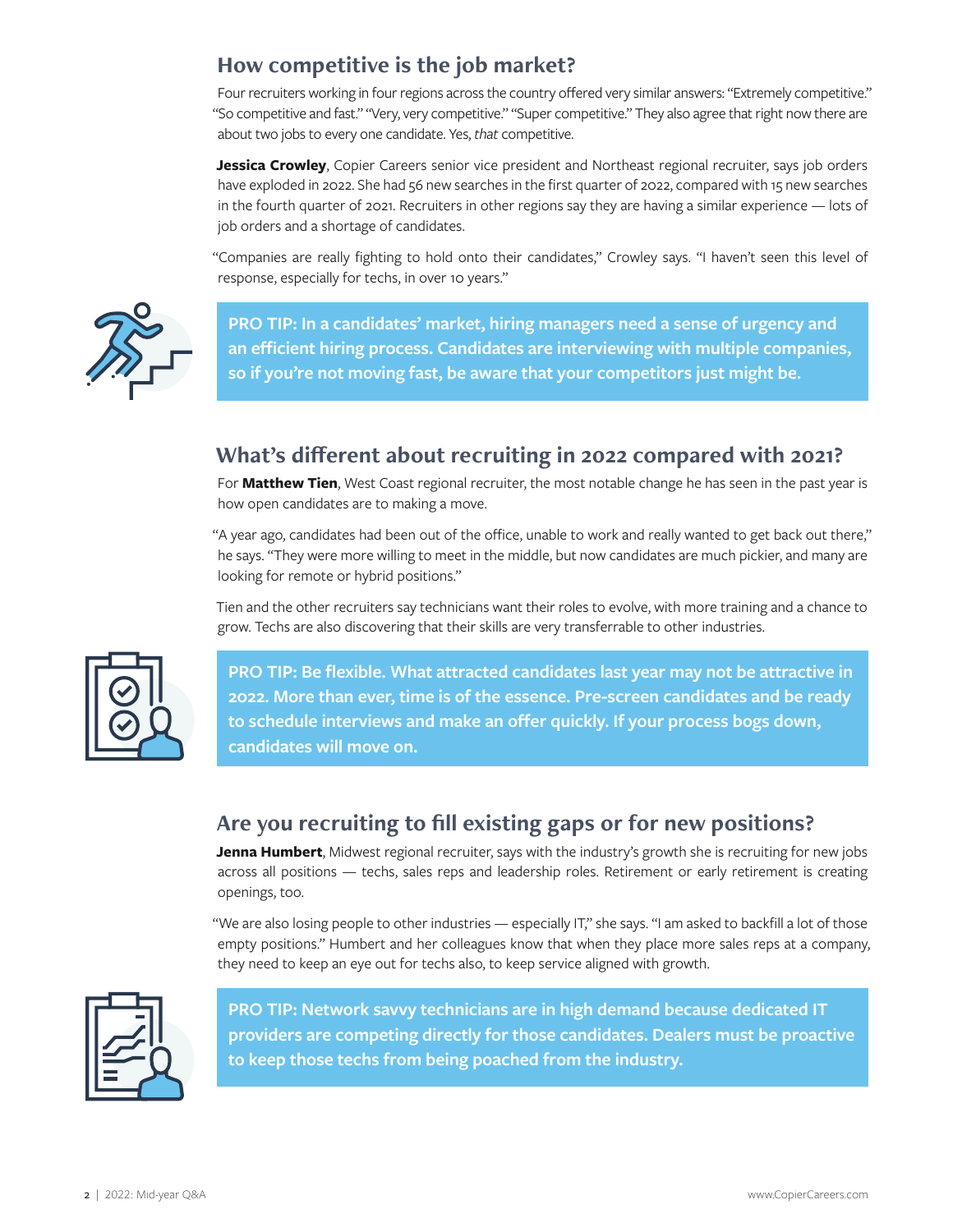### **Are candidates getting higher, lower or the same compensation?**

**David Lind**, director of recruiting and Southeast regional recruiter, says he has started to see increasing compensation as businesses scramble to fill open positions.

"The clients who are trying to expand their business and acquire other businesses — the ones with a strong growth mindset — are the ones offering higher wages right now," he says. Some candidates — especially techs — are getting multiple offers, counteroffers and in some cases significantly higher compensation.

Smaller companies that can't afford a bidding war are retaining staff by promoting from within and only looking for new talent for entry-level positions.



**PRO TIP: Don't offer pre-2021 compensation. Companies must at least match a candidate's existing salary. But money is not always the answer. Some candidates may take similar or even lower compensation for an exciting opportunity, a hot territory or new technology.** 

#### **What are most candidates looking for in a new position?**

Outside of compensation, many candidates are concerned about their career path, Crowley says. "Techs want challenges, technical training and more sophisticated tech in their future. Sales professionals want a higher base salary, exciting products and complex cases within managed services."

Our recruiters note that candidates want to work for a company with a good reputation and for managers who don't micromanage.



**PRO TIP: Compensation is only part of the conversation. Candidates are also concerned with company culture, opportunities to advance and work-life balance. Candidates from other industries might also want to talk about remote work. Be prepared to meet new or changing expectations.**

### **What are most employers looking for in a new employee?**

Three words: Stability, longevity and loyalty are the qualities employers are seeking in job candidates, our recruiting experts say.

"Employers tell me more times than I can count that they want someone who will want to stay and grow for years to come," Humbert says. "Longevity and loyalty are really prioritized."

Our experts say companies are also looking for a solid track record — techs with the right certifications and sales reps that are hunters not farmers. Most important, they are looking for candidates eager to embrace growth and innovative technology.



**PRO TIP: Employers want to see stability in a candidate's pre-pandemic career, and candidates should have reasonable explanations for job hopping. Retention is a very high priority now with some companies even incentivizing stability and long tenures.**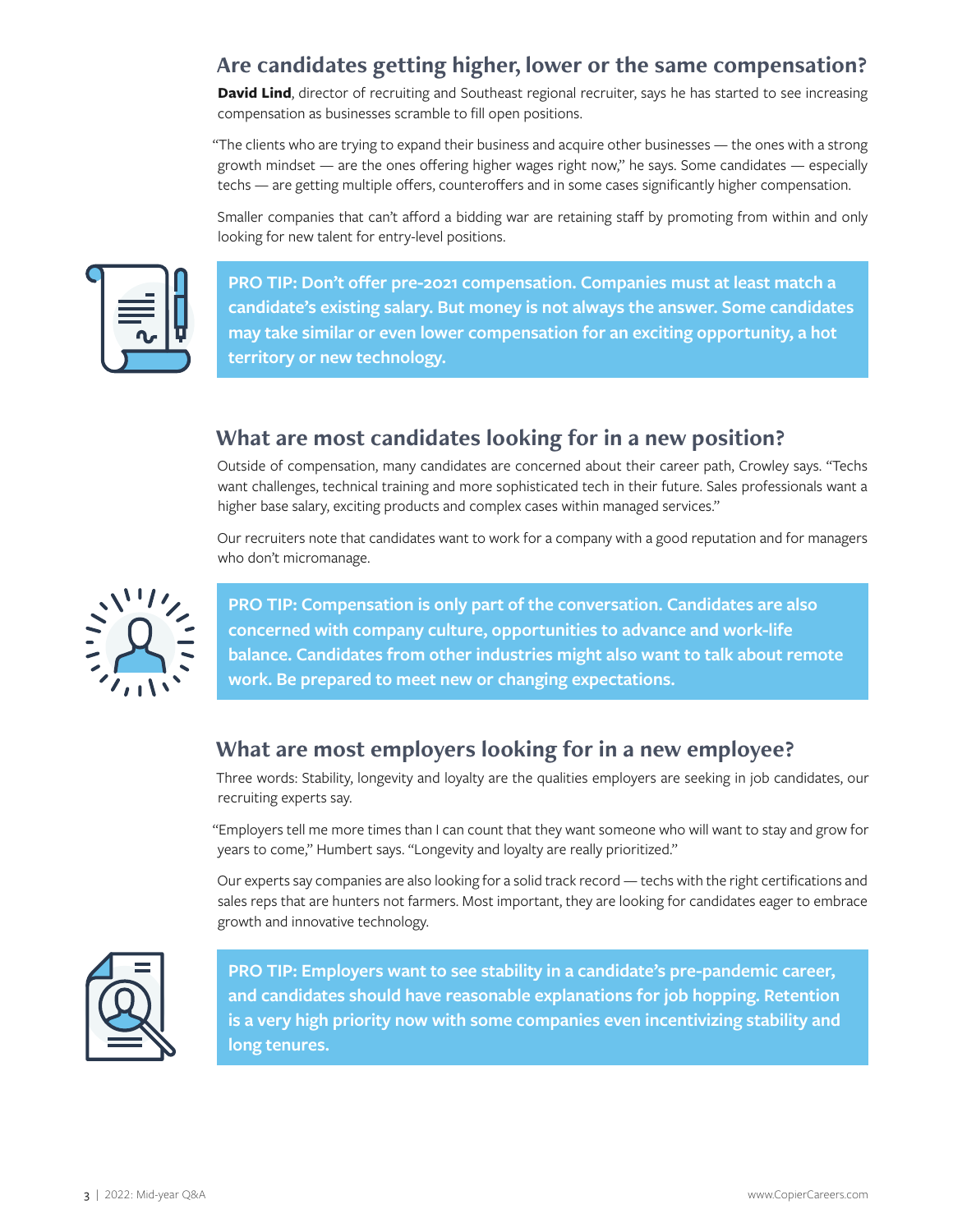#### **What are the most common reasons candidates refuse offers?**

"There are dozens of reasons a candidate may refuse an offer, but in 2022, counteroffers are short-circuiting offers more than ever," Crowley says. Low-ball offers, inadequate benefits or too-little vacation time also cause candidates to balk.



**PRO TIP: Be ready to negotiate or renegotiate with a strong candidate. They may be speaking with other employers and will walk away if they don't feel the offer meets their needs and market value.**

#### **What are common reasons employers don't make an offer?**

Employers value loyalty, so a candidate who complains about their current employer is waving a red flag, because it shows disloyalty or disrespect. Most employers won't take the risk of hiring a potential problem. They want to hire people who are excited to be there.

But in some cases, the candidate isn't the problem, Tien says. "Some companies don't respond well to demanding candidates — they are used to having all the leverage and power," he says. "I remind my clients that in this market, it's good for candidates to be transparent about what they want — how else can the company make them a truly attractive offer and ultimately hire them?"



**PRO TIP: How a candidate represents themself in an interview is very important. Companies want to hire people who have the right skills and are excited to be there. Candidates who do the best know their value but keep their professionalism — they can have both.**

### **What factors do employers consider in making an offer?**

**Jessica Crowley**: "Hiring managers really respond to candidates who demonstrate a sense of ownership for their career and who show excitement about the company and the new role. They are very wary of candidates who lack that enthusiasm."

**Jenna Humbert:** "If the candidate checks at least half the boxes the employer is looking for — if they want to grow with the company, are excited, fit with the company culture, have good previous experience, if they're generally aligned on compensation — employers are willing to negotiate with the candidate, especially on the issue of vacation time."

**Matt Tien:** "My clients make offers when the candidate has the right experience, are on the same page about compensation, compatible location and good timing. They are more willing to compromise on the technical skills if the candidate has the right soft skills."

**David Lind:** "If they have the longevity, expertise, attitude/personality to fit with the company, that really cinches the deal. If they fall a bit short on expertise, employers are looking for their potential to learn and be trained to make up for that lack."



**PRO TIP: If you are hiring, be prepared, have a great conversation and be ready to evaluate skills, fit and potential. Then don't hesitate to make an offer. The competition for strong candidates is fierce.**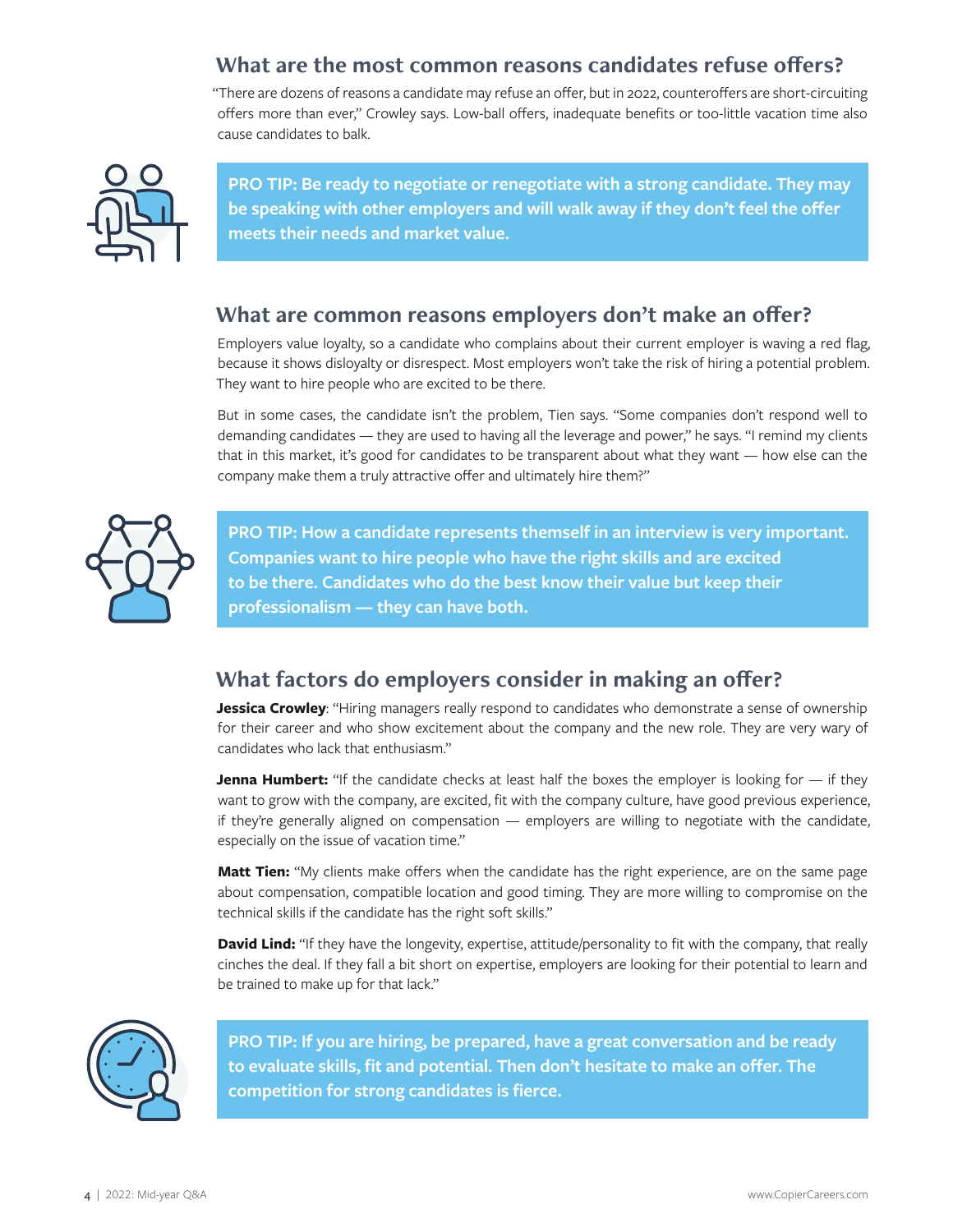#### **What's your best advice for industry candidates in this job market?**

- **Communicate** openly with employers and your recruiter. We're looking to get you in a position you'll be happy in for years to come.
- **Stay positive** and ask questions. Never forget that you are interviewing them while they're interviewing you.
- **Self-evaluate** to know what you want and what you want to do. Ask yourself if you are serious and if you can commit to moving forward.
- **Be open** to having a discussion with an employer, because you won't know what you can get until you ask them.
- **Wield** your power carefully. Don't forget that you are interviewing to work for these clients, so don't get cocky and blow a great opportunity.
- **Don't accept counteroffers.** Remember why you wanted to leave in the first place.



**PRO TIP: During this process, you need to stay in communication — answer your phone, respond to texts, send an email. Our recruiters all say that the world will not end if candidates ask for what they want or if they tell an employer "no."**

#### **What's your best advice for industry employers in this job market?**

- **Prioritize** your communication and timing. You don't hold all the cards in this market, and you can't keep people in the dark or leave them hanging.
- **Be open.** Don't write off candidates based purely on their resume. It's always worth talking with a candidate on the phone.
- **Talk** to candidates as soon as you have them in front of you. Timing is essential, so you need to talk to candidates ASAP.
- **Be prepared** and ready to make decisions quickly.
- **Be flexible.** It is to your benefit, especially in training new hires.

Our recruiters all agree that it costs you more for a seat to be empty than it does for you to fill it. Remember it is unlikely that we will return to a pre-pandemic hiring landscape. There is no "normal" in 2022. Accept that it is where we are now. In our recent experience, we find that clients who recognize that we are operating in a strange new world are doing better at hiring and retaining.



**PRO TIP: You don't have a lot of choices in this market, so you need to do the leg work. You can't just turn the rare candidate down on a whim or technicality. If you're on the fence, talk to the candidate or someone else will.**